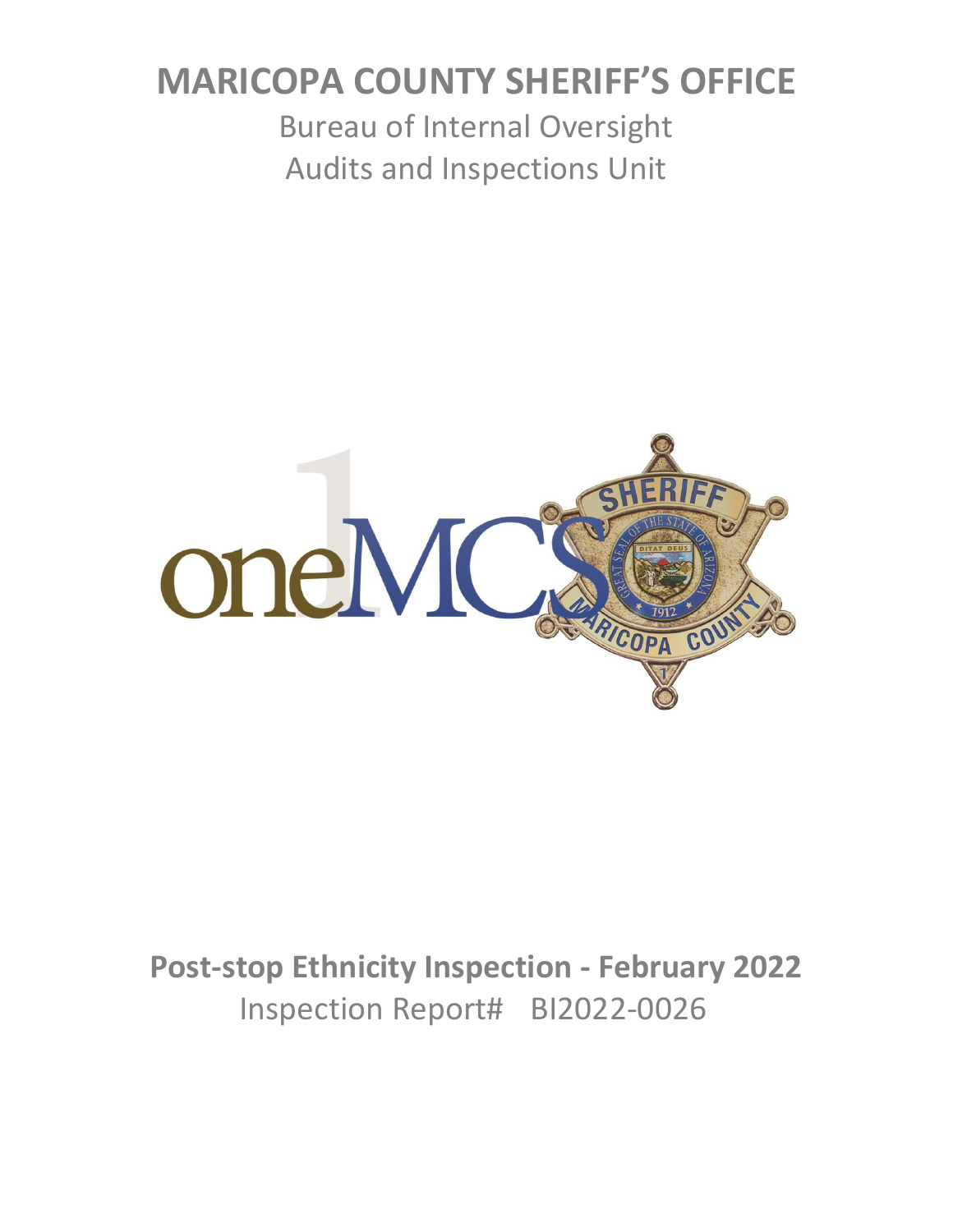The Audits and Inspections Unit (AIU) of the Sheriff's Office Bureau of Internal Oversight (BIO) will conduct monthly inspections of the Post-Stop Perceived Ethnicity of drivers and passengers listed on the Vehicle Stop Contact Forms (VSCF) within the TraCS database. To achieve this, inspectors will utilize a list of Hispanic surnames provided by the United States Census Bureau and a random sample of Body-Worn Camera videos from each selected Hispanic driver. These entries will be uniformly inspected utilizing a matrix developed by the Audits and Inspections Unit in accordance with the procedures outlined in policies, EB-1, EB-2, GJ-35, CP-2, CP-5, and CP-8.

## **Compliance Objectives:**

Utilizing the Post-Stop Perceived Ethnicity Inspection Matrix, review each selected Body Worn Camera video to ensure the following during February 2022:

- Drivers with Hispanic surnames identified as "White"
- Hispanic surname drivers with Passenger Post-Stop Perceived Ethnicity listed as "Unknown-Vision Obstructed"
- Hispanic drivers with Passenger Post-Stop Perceived Ethnicity Identified

### **Criteria:**

MCSO Policy EB-1, *Traffic Enforcement, Violator Contacts, and Citation Issuance* MCSO Policy EB-2, *Traffic Stop Data Collection* MCSO Policy GJ-35, *Body-Worn Cameras* MCSO Policy CP-2, *Code of Conduct* MCSO Policy CP-5, *Truthfulness* MCSO Policy CP-8, *Preventing Racial and Other Bias-Based Profiling*

### **Conditions:**

Collectively there were a total of 1,450 traffic stops made during the month of February 2022, of which 187 traffic stops met inspection criteria:

- 43 of the 187 traffic stops identified drivers with Hispanic surnames as "White."
- 3 of the 187 traffic stops had Hispanic surname drivers with Passenger Post Perceived Ethnicity listed as "Unknown-Vision Obstructed."
- 141 of the 187 traffic stops had Hispanic drivers with identified Passenger Post-Stop Perceived Ethnicity.

Out of 187 traffic stops the MCSO reviewed a total random sample of 23 traffic stops. These traffic stops included:

- 1) 10 stops for Hispanic surname drivers identified as "White"
- 2) 3 stops for Hispanic surname drivers with Passenger Post Perceived Ethnicity listed as "Unknown-Vision Obstructed"
- 3) 10 stops for Hispanic drivers with Passenger Post-Stop Perceived Ethnicity Identified

In all inspections, a "reasonable person" standard was utilized by inspectors.

MCSO achieved a compliance rate of 100% in the Post-Stop Ethnicity Inspection for February 2022, as illustrated in the graph below: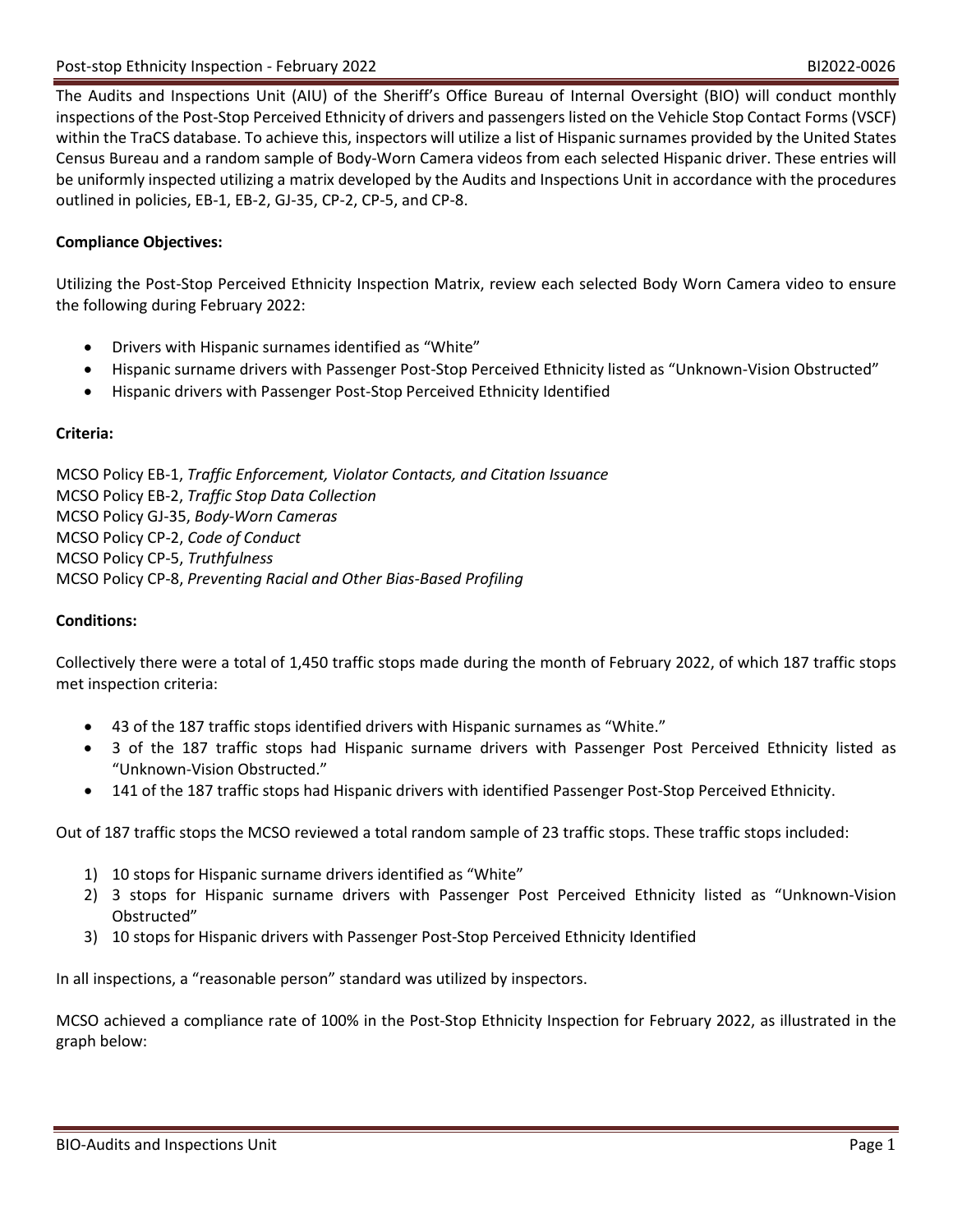

## The compliance rate of each inspection element is illustrated in the table below:

| <b>Inspection Elements</b>                                                                                                                             | Not In<br>Compliance | In Compliance | Total<br><b>Not Verifiable</b> | Total<br>Inspected | Compliance<br>Rate |
|--------------------------------------------------------------------------------------------------------------------------------------------------------|----------------------|---------------|--------------------------------|--------------------|--------------------|
| Drivers with Hispanic surnames identified as "White" on<br>VSCF: Deputy's perception is consistent with inspector<br>(review of BWC)                   | 0                    | 9             |                                | 9                  | 100.00%            |
| Hispanic surname drivers with passengers listed as<br>"Unknown-Vision Obstructed": Deputy's perception is<br>consistent with inspector (review of BWC) | 0                    | 2             |                                |                    | 100.00%            |
| Hispanic drivers with Passenger Post Stop Ethnicity<br>identified: Deputy's perception is consistent with inspector<br>(review of BWC)                 | O                    | 6             | 4                              | 6                  | 100.00%            |
| <b>Overall Compliance with inspection requirements</b>                                                                                                 |                      | 17            | 6                              | 17                 | 100.00%            |